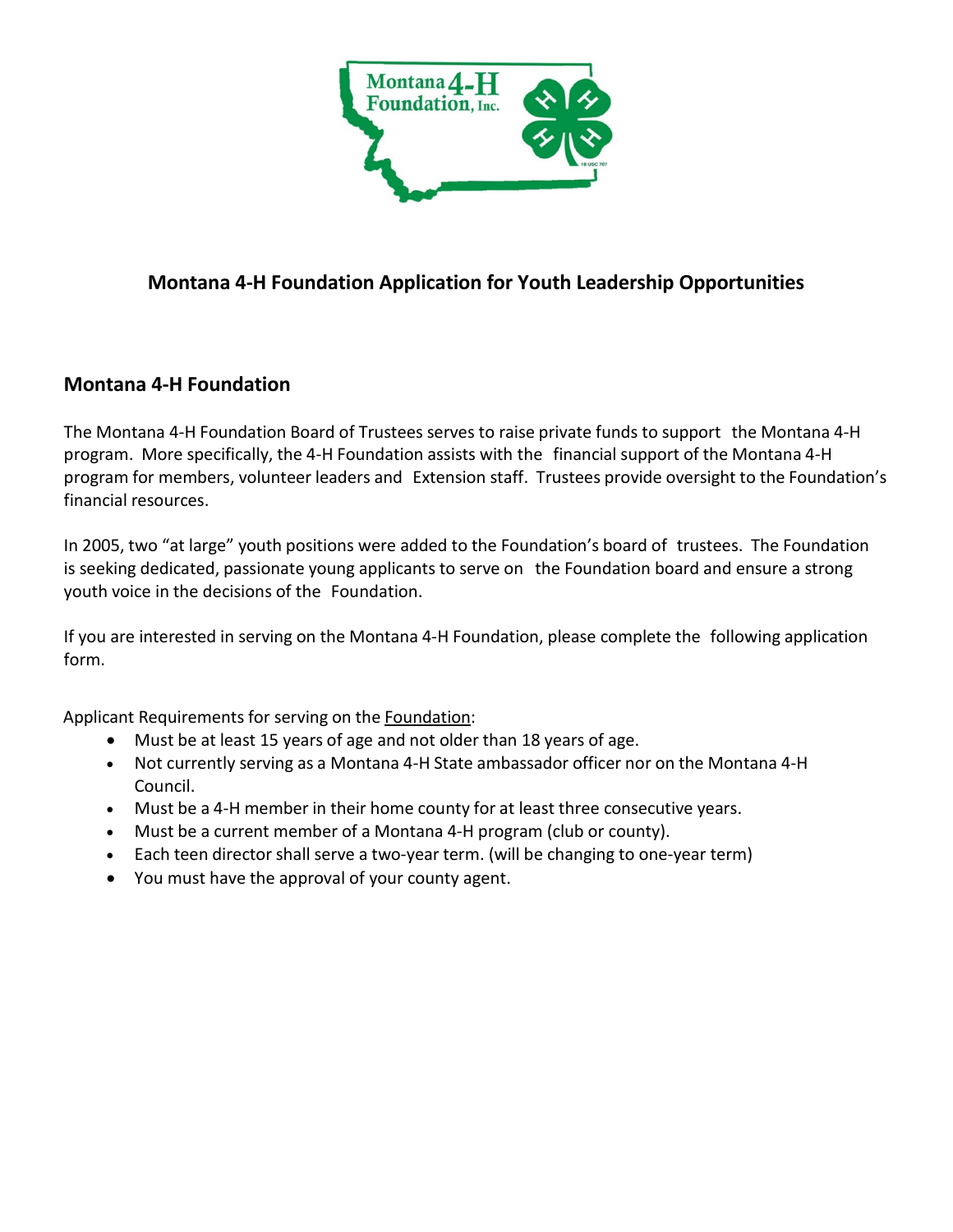## **Montana 4-H Youth Leadership Opportunities Application**

*Applications are due November 1st.* 

| Today's Date: _______________________ |  |
|---------------------------------------|--|
|                                       |  |
|                                       |  |
|                                       |  |
|                                       |  |
|                                       |  |

Please answer the four following questions:

1. Tell us why you would like to serve in a youth leadership position on the Montana 4-H Foundation.

2. Describe some of your previous experiences in 4-H that have prepared you to serve in this kind of leadership role.